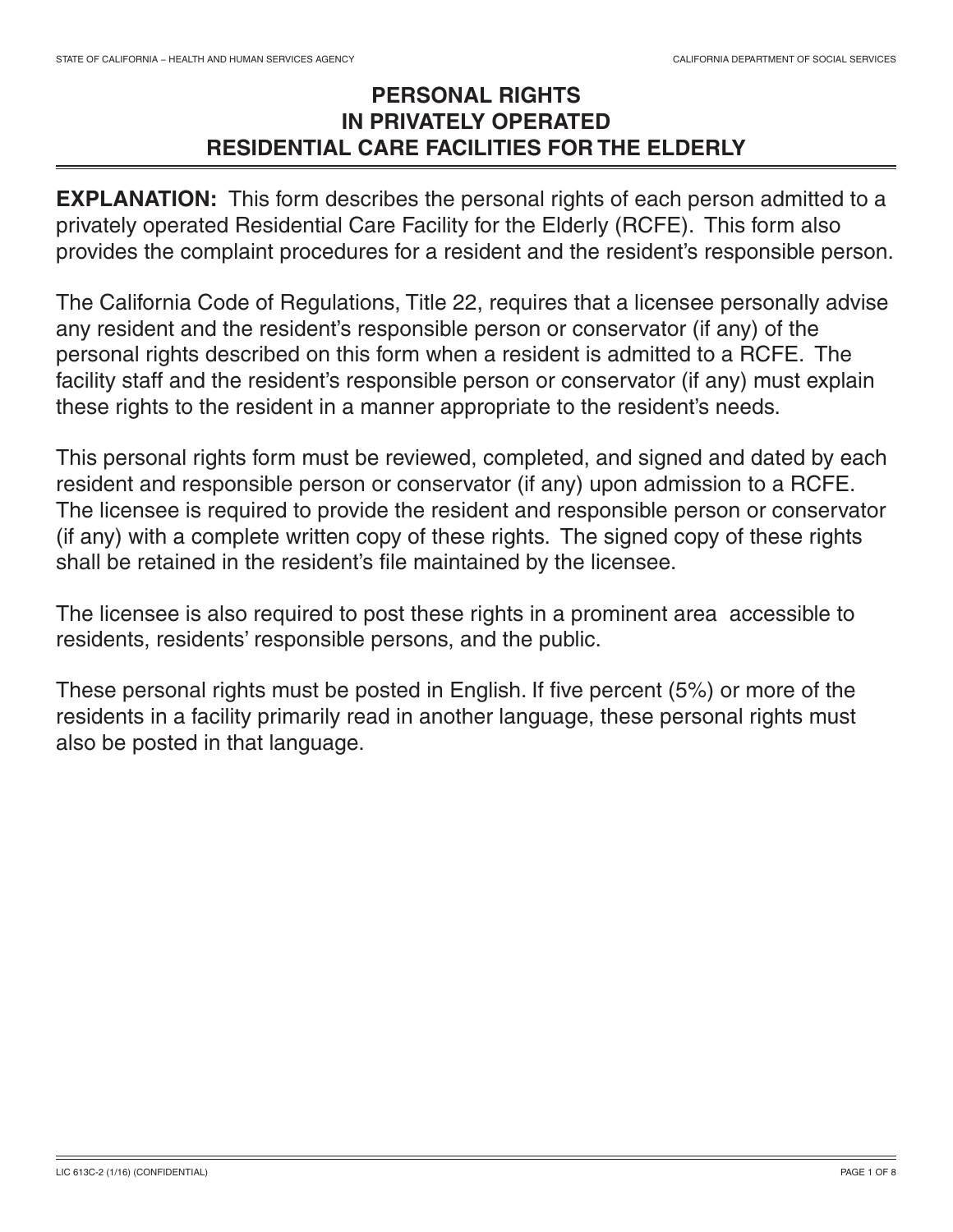## **RESIDENT AND RESPONSIBLE PERSON OR CONSERVATOR (IF ANY):** Upon satisfactory and full disclosure of the personal rights described on this form, complete the following:

**I/We have been personally advised and have received a copy of the personal rights in section 1569.269 of the Health and Safety Code and the personal rights in the California Code of Regulations,Title 22, section 87468 described on this form.**

\_\_\_\_\_\_\_\_\_\_\_\_\_\_\_\_\_\_\_\_\_\_\_\_\_\_\_\_\_\_\_\_\_\_\_\_\_\_\_\_\_\_\_\_\_\_\_\_\_\_\_\_\_\_\_\_\_\_\_\_\_\_\_\_\_\_\_\_\_

\_\_\_\_\_\_\_\_\_\_\_\_\_\_\_\_\_\_\_\_\_\_\_\_\_\_\_\_\_\_\_\_\_\_\_\_\_\_\_\_\_\_\_\_\_\_\_\_\_\_\_\_\_\_\_\_\_\_\_\_\_\_\_\_\_\_\_\_\_

\_\_\_\_\_\_\_\_\_\_\_\_\_\_\_\_\_\_\_\_\_\_\_\_\_\_\_\_\_\_\_\_\_\_\_\_\_\_\_\_\_\_\_\_\_\_\_\_\_\_\_\_\_\_\_\_\_\_\_\_\_\_\_\_\_\_\_\_\_

\_\_\_\_\_\_\_\_\_\_\_\_\_\_\_\_\_\_\_\_\_\_\_\_\_\_\_\_\_\_\_\_\_\_\_\_\_\_\_\_\_\_\_\_\_\_\_\_\_\_\_\_\_\_\_\_\_\_\_\_\_\_\_\_\_\_\_\_\_

\_\_\_\_\_\_\_\_\_\_\_\_\_\_\_\_\_\_\_\_\_\_\_\_\_\_\_\_\_\_\_\_\_\_\_\_\_\_\_\_\_\_\_\_\_\_\_\_\_\_\_\_\_\_\_\_\_\_\_\_\_\_\_\_\_\_\_\_\_

(PRINT THE NAME OF THE FACILITY) (PRINT THE ADDRESS OF THE FACILITY)

(PRINT THE NAME OF THE RESIDENT)

(SIGNATURE OF THE RESIDENT) (DATE)

(SIGNATURE OF THE RESPONSIBLE PERSON OR CONSERVATOR, IF ANY)

(TITLE OF THE RESPONSIBLE PERSON OR CONSERVATOR, IF ANY)

**The resident and responsible person or conservator (if any) have the right to be informed of the appropriate licensing agency to contact regarding complaints, which is:**

| <b>NAME</b>                                                            |          |                            |
|------------------------------------------------------------------------|----------|----------------------------|
|                                                                        |          |                            |
|                                                                        |          |                            |
| <b>ADDRESS</b>                                                         |          |                            |
|                                                                        |          |                            |
|                                                                        |          |                            |
| <b>CITY</b>                                                            | ZIP CODE | AREA CODE/TELEPHONE NUMBER |
|                                                                        |          |                            |
| To report known or suspected elder abuse, please contact the Statewide |          |                            |

**To report known or suspected elder abuse, please contact the Statewide Ombudsman Toll Free 24-hour CRISIS line at 1-800-231-4024.**

**Local Ombudsman's Office Telephone Number: \_\_\_\_\_\_\_\_\_\_\_\_\_\_\_\_\_\_\_\_\_\_\_\_\_\_\_\_**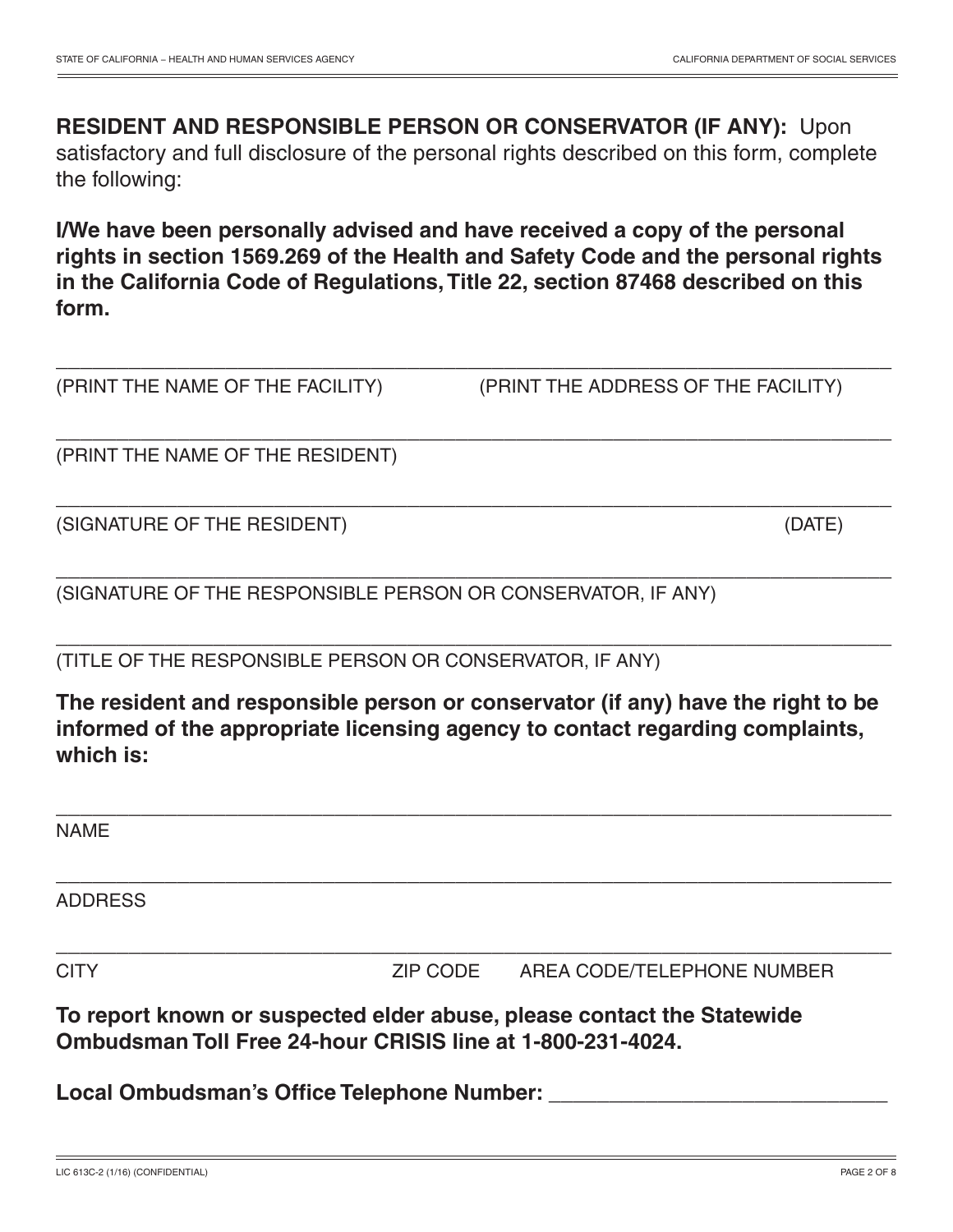## **PERSONAL RIGHTS IN PRIVATELY OPERATED RESIDENTIAL CARE FACILITIES FOR THE ELDERLY**

**EXPLANATION:** Each resident of a Residential Care Facility for the Elderly shall have all of the following rights, which are in Health and Safety Code section 1569.269:

- (1) To be accorded dignity in their personal relationships with staff, residents, and other persons.
- (2) To be granted a reasonable level of personal privacy in accommodations, medical treatment, personal care and assistance, visits, communications, telephone conversations, use of the Internet, and meetings of resident and family groups.
- (3) To confidential treatment of their records and personal information and to approve their release, except as authorized by law.
- (4) To be encouraged and assisted in exercising their rights as citizens and as residents of the facility. Residents shall be free from interference, coercion, discrimination, and retaliation in exercising their rights.
- (5) To be accorded safe, healthful, and comfortable accommodations, furnishings, and equipment.
- (6) To care, supervision, and services that meet their individual needs and are delivered by staff that are sufficient in numbers, qualifications, and competency to meet their needs.
- (7) To be served food of the quality and in the quantity necessary to meet their nutritional needs.
- (8) To make choices concerning their daily life in the facility.
- (9) To fully participate in planning their care, including the right to attend and participate in meetings or communications regarding the care and services to be provided in accordance with Section 1569.80, and to involve persons of their choice in the planning process. The licensee shall provide necessary information and support to ensure that residents direct the process to the maximum extent possible, and are enabled to make informed decisions and choices.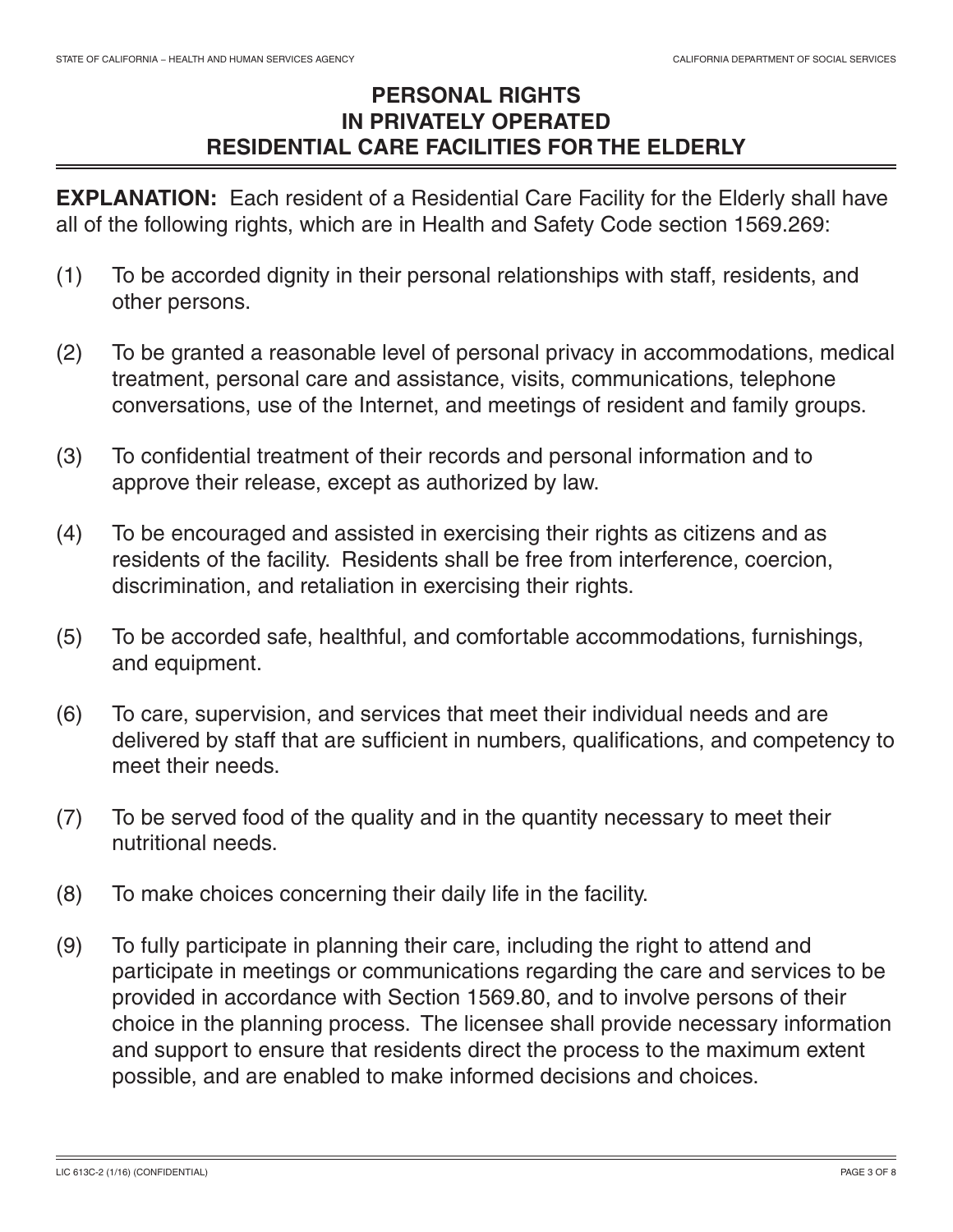- (10) To be free from neglect, financial exploitation, involuntary seclusion, punishment, humiliation, intimidation, and verbal, mental, physical, or sexual abuse.
- (11) To present grievances and recommend changes in policies, procedures, and services to the staff of the facility, the facility's management and governing authority, and to any other person without restraint, coercion, discrimination, reprisal, or other retaliatory actions. The licensee shall take prompt actions to respond to residents' grievances.
- (12) To contact the State Department of Social Services, the long-term care ombudsman, or both, regarding grievances against the licensee. The licensee shall post the telephone numbers and addresses for the local offices of the State Department of Social Services and ombudsman program, in accordance with Section 9718 of the Welfare and Institutions Code, conspicuously in the facility foyer, lobby, residents' activity room, or other location easily accessible to residents.
- (13) To be fully informed, as evidenced by the resident's written acknowledgement, prior to or at the time of admission, of all rules governing residents' conduct and responsibilities. In accordance with Section 1569.885, all rules established by a licensee shall be reasonable and shall not violate any rights set forth in this chapter or in other applicable laws or regulations.
- (14) To receive in the admission agreement a comprehensive description of the method for evaluating residents' service needs and the fee schedule for the items and services provided, and to receive written notice of any rate increases pursuant to Sections 1569.655 and 1569.884.
- (15) To be informed in writing at or before the time of admission of any resident retention limitations set by the state or licensee, including any limitations or restrictions on the licensee's ability to meet residents' needs.
- (16) To reasonable accommodation of individual needs and preferences in all aspects of life in the facility, except when the health or safety of the individual or other residents would be endangered.
- (17) To reasonable accommodation of resident preferences concerning room and roommate choices.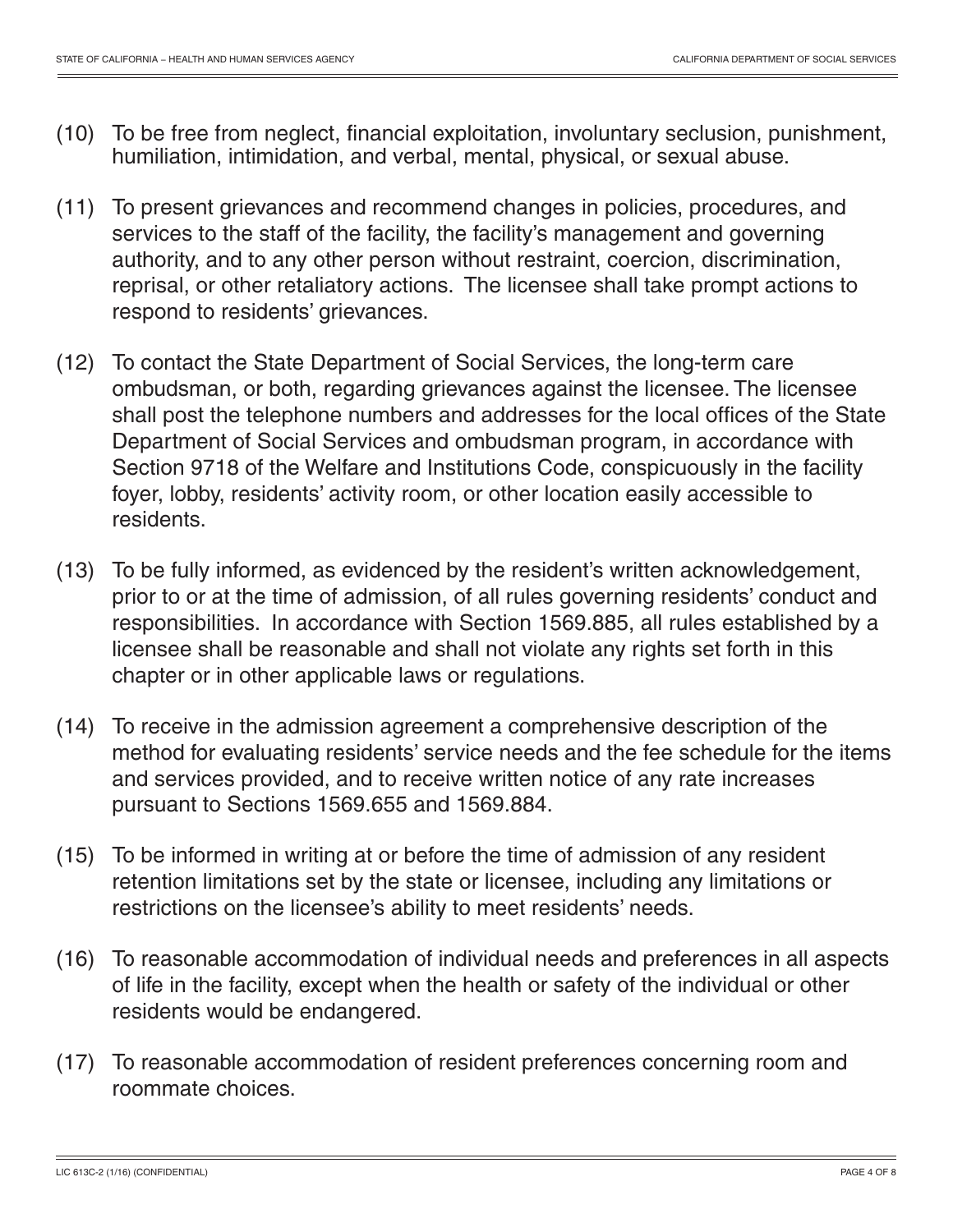- (18) To written notice of any room changes at least 30 days in advance unless the request for a change is agreed to by the resident, required to fill a vacant bed, or necessary due to an emergency.
- (19) To share a room with the resident's spouse, domestic partner, or a person of resident's choice when both spouses, partners, or residents live in the same facility and consent to the arrangement.
- (20) To select their own physicians, pharmacies, privately paid personal assistants, hospice agency, and health care providers, in a manner that is consistent with the resident's contract of admission or other rules of the facility, and in accordance with this act.
- (21) To have prompt access to review all of their records and to purchase photocopies. Photocopied records shall be promptly provided, not to exceed two business days, at a cost not to exceed the community standard for photocopies.
- (22) To be protected from involuntary transfers, discharges, and evictions in violation of state laws and regulations. Facilities shall not involuntarily transfer or evict residents for grounds other than those specifically enumerated under state law or regulations, and shall comply with enumerated eviction and relocation protections for residents. For purposes of this paragraph, "involuntary" means a transfer, discharge, or eviction that is initiated by the licensee, not by the resident.
- (23) To move from a facility.
- (24) To consent to have relatives and other individuals of the resident's choosing visit during reasonable hours, privately and without prior notice.
- (25) To receive written information on the right to establish an advanced health care directive and, pursuant to Section 1569.156, the licensee's written policies on honoring those directives.
- (26) To be encouraged to maintain and develop their fullest potential for independent living through participation in activities that are designed and implemented for this purpose, in accordance with Section 87219 of Title 22 of the California Code of Regulations.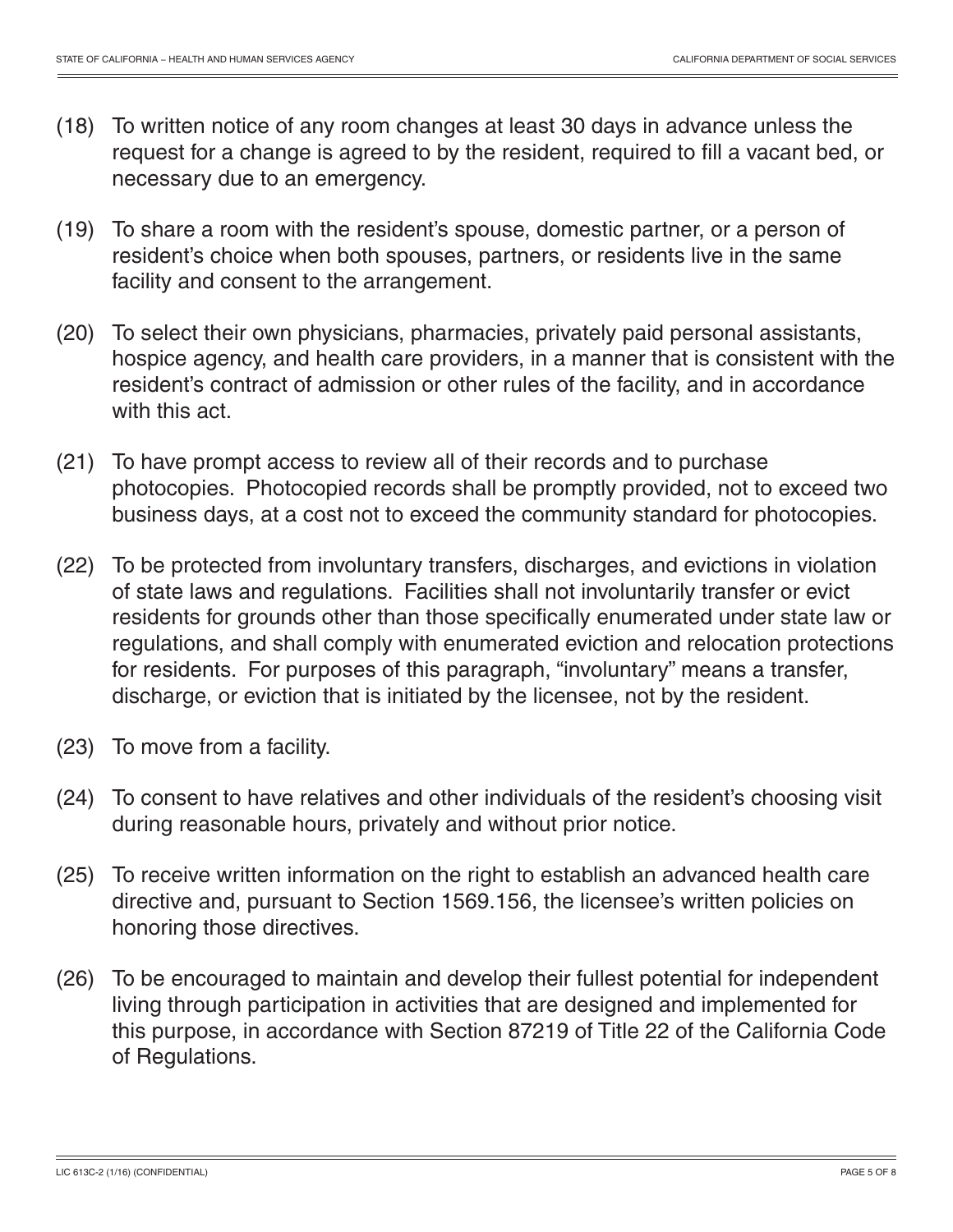- (27) To organize and participate in a resident council that is established pursuant to Section 1569.157.
- (28) To protection of their property from theft or loss in accordance with Sections 1569.152, 1569.153, and 1569.154.
- (29) To manage their financial affairs. A licensee shall not require residents to deposit their personal funds with the licensee. Except as provided in approved continuing care agreements, a licensee, or a spouse, domestic partner, relative, or employee of a licensee, shall not do any of the following:
	- (A) Accept appointment as a guardian or conservator of the person or estate of a resident.
	- (B) Become or act as a representative payee for any payments made to a resident, without the written and documented consent of the resident or the resident's representative.
	- (C) Serve as an agent for a resident under any general or special power of attorney.
	- (D) Become or act as a joint tenant on any account with a resident.
	- (E) Enter into a loan or promissory agreement or otherwise borrow money from a resident without a notarized written agreement outlining the terms of the repayment being given to the resident.
- (30) To keep, have access to, and use their own personal possessions, including toilet articles, and to keep and be allowed to spend their own money, unless limited by statute or regulation.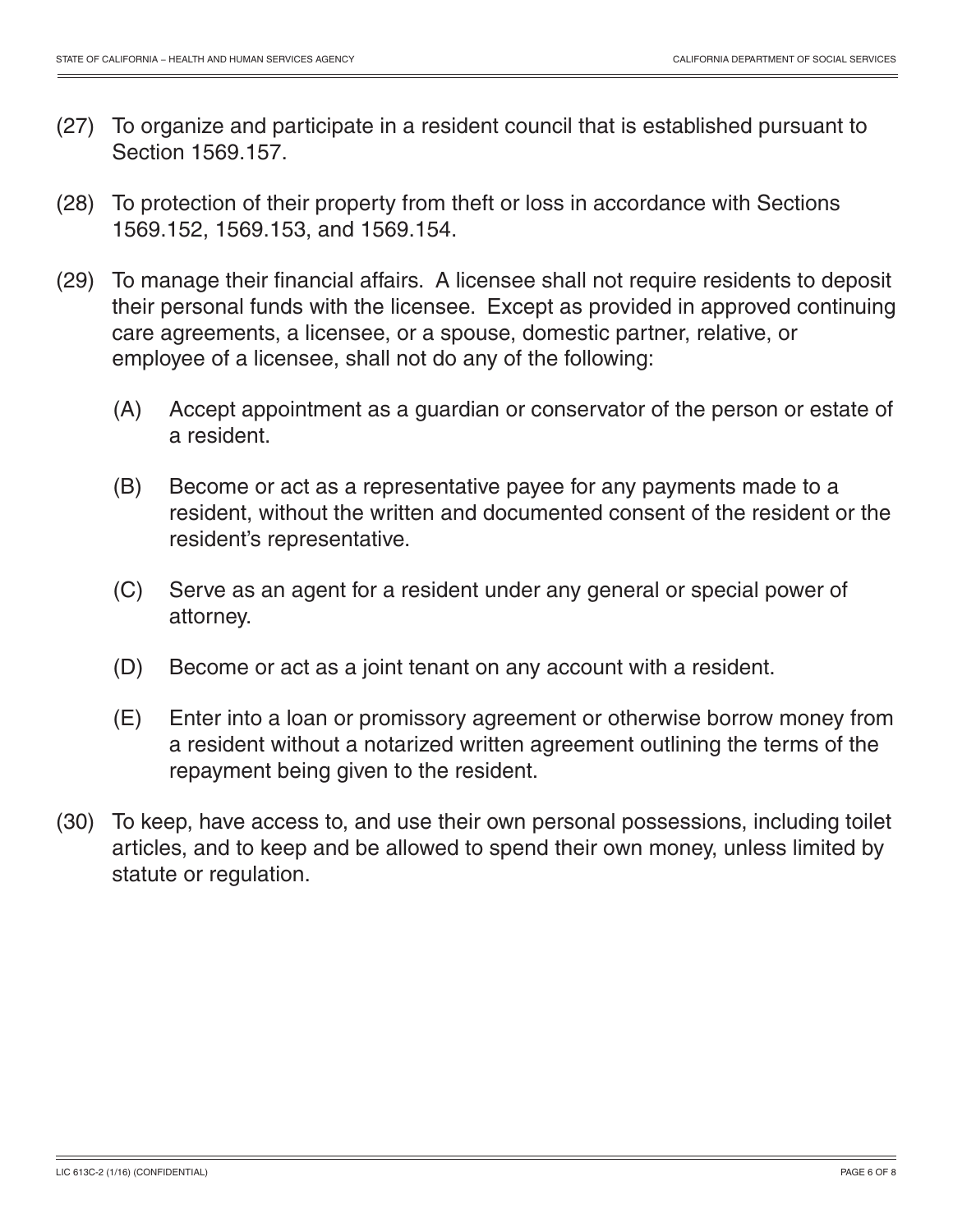## **PERSONAL RIGHTS IN PRIVATELY OPERATED RESIDENTIAL CARE FACILITIES FOR THE ELDERLY**

**EXPLANATION:** Each resident of a Residential Care Facility for the Elderly shall have personal rights which include, but are not limited to, the following rights in the California Code of Regulations, Title 22, section 87468:

- (1) To be accorded dignity in his/her personal relationships with staff, residents, and other persons.
- (2) To be accorded safe, healthful and comfortable accommodations, furnishings and equipment.
- (3) To be free from corporal or unusual punishment, humiliation, intimidation, mental abuse, or other actions of a punitive nature, such as withholding of monetary allowances or interfering with daily living functions such as eating or sleeping patterns or elimination.
- (4) To be informed by the licensee of the provisions of law regarding complaints and of procedures to confidentially register complaints, including, but not limited to, the address and telephone number of the complaint receiving unit of the licensing agency.
- (5) To have the freedom of attending religious services or activities of his/her choice and to have visits from the spiritual advisor of his/her choice. Attendance at religious services, either in or outside the facility, shall be on a completely voluntary basis.
- (6) To leave or depart the facility at any time and to not be locked into any room, building, or on facility premises by day or night. This does not prohibit the establishment of house rules, such as the locking of doors at night, for the protection of residents; nor does it prohibit, with permission of the licensing agency, the barring of windows against intruders.
- (7) To visit the facility prior to residence along with his/her family and responsible persons.
- (8) To have his/her family or responsible persons regularly informed by the facility of activities related to his care or services including ongoing evaluations, as appropriate to the resident's needs.